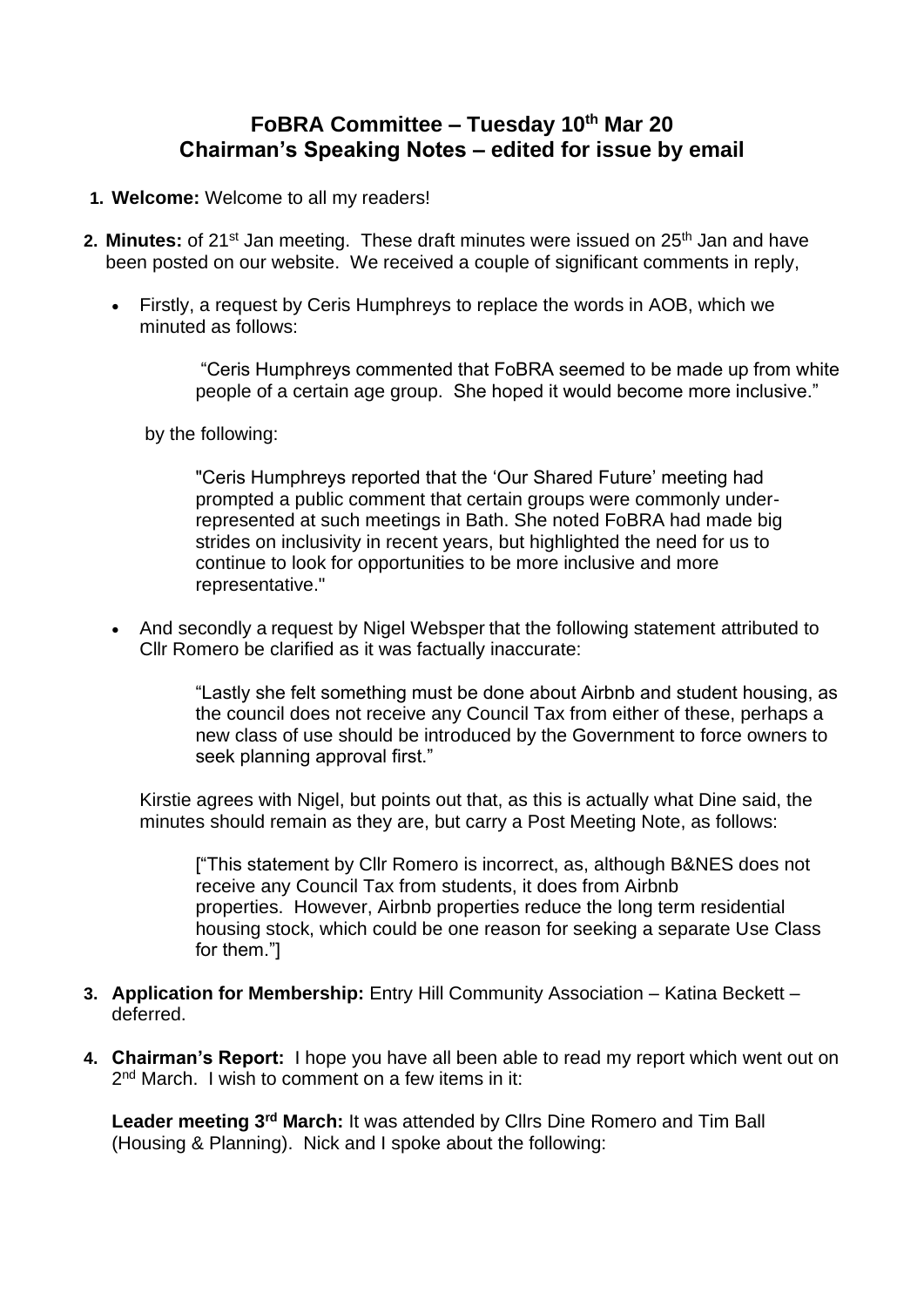- Feedback on the Council's Corporate Strategy see item in my Report.
- Climate Emergency event on  $9<sup>th</sup>$  April tickets available from Eventbrite.
- Double glazing and heating in Listed Buildings
- Cleveland Bridge weight limit and closure.
- CAZ implementation
- Low Traffic Neighbourhoods
- Parking Policy
- Assistance from the Alliance
- Short Term letting pressure for regulation and NORA letter to Minister.
- Long term letting problems and associated 'Push' film, due for screening at the Little Theatre in late March
- Social Housing
- Student Housing policy and PBSAs
- Rec and Stadium
- Bath City Forum
- FoBRA leadership changes

**PCC Hustings:** I propose not to pursue this suggestion, in view of the current emergency.

**Public Liability Insurance:** Recommendation that all members consider this.

**Constitutional amendment on Inclusivity and Diversity:** See annex A. I have received a proposal to add "sexual orientation" under the list for amendment of Article 2, so it would read as follows:

2. **Membership** The Federation is open and inclusive, regardless of gender, sexual orientation, ethnicity, socio-economic situation, religion, disability or age. Membership shall be open to autonomous residents' associations within the City:

a. Properly constituted with a……

## 8. **Communications, Procedures and Financial Interests:**

8e. In reaching decisions and in responding to local authority and other proposals, the Committee and office-holders shall use reasonable endeavours to act impartially on the merits of the case and to avoid religious or party political or any other bias.

[Note: Religion has been covered in the addition proposed to (2) above, so does not need to be repeated.]

Further note: It has been suggested that some mention should be made of help to aspirant members with the drafting of constitutions and accounts. Appropriate words have therefore been inserted on the website under "Members – Joining FoBRA", as it is not a Constitutional matter.

If you are content, this will go forward to the AGM for a vote (⅔ majority needed).

**Corona Virus Help:** Lastly, with the spread of Coronavirus and the likelihood that there will be people in our neighbourhoods in need of help while in 'self isolation', it might be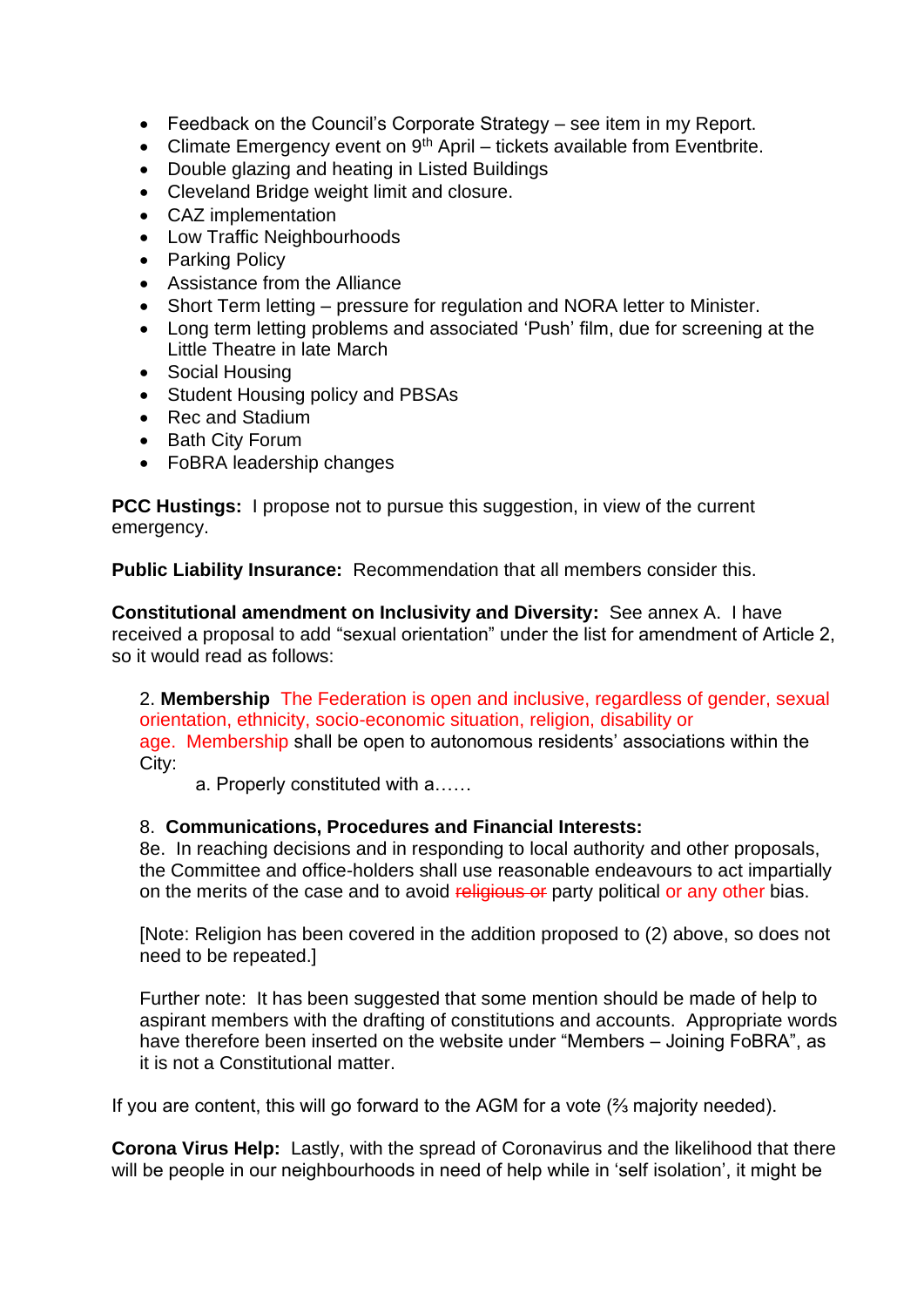something that all of us would like to investigate and offer. I know of one of our member Associations which has already issued a circular within its area – and to all residents, not just registered members. I spoke about this on BBC Radio Bristol this morning.

5. Planning Report: Planning Report was issued on 2<sup>nd</sup> March. Ceris has nothing significant to say on the Rec/Stadium, but some worries about the Hartwells and Bath City Football proposals.

### **6. Transport Report:**

Patrick's report was issued on 2<sup>nd</sup> March.

At the 3<sup>rd</sup> March meeting with the Council Leader, and also in conversations I have had with her previously, I pressed the point of retaining the 18t weight limit on Cleveland Bridge after the repairs are done (as urged in Cllr Manda Rigby's petition). I think she wants to agree, but is constrained by the terms of the DfT grant. She said she was in conversation with Wiltshire Council about coming to agreement over the traffic displaced there. In the end, I think it's going to depend on the power of public opinion – hence the importance of the petition and (possibly) demonstrations, etc. Ceris has sent a powerful note about Cleveland Bridge's historical significance to Historic England.

7. Housing Report: Graham Feltham's report went out 6<sup>th</sup> March.

Patrick attended Airbnb's roadshow in Bristol last week. Beforehand, he had been asked to complete a preparatory questionnaire (now on our website). He reports that the meeting included WECA Mayor Tim Bowles, B&NES Leader Dine Romero and Matt McCabe (Chair of B&NES Planning Committee). Generally, there was support for a system of registration. Both Cllrs Romero and McCabe supported bringing Short Term Lets (STLs) under planning control through a new use category. It was generally agreed that registration should be compulsory (which AirBnB appeared to support) and preferably administered by central Government rather than locally. Dine also talked about the pressures on the housing stock due to the large number of Purpose Built Student Accommodation (PBSA) blocks in Bath; there was an interaction here, as PBSA landlords were letting out their properties as STLs when they proved too expensive for students.

### **8. Preparations for the AGM:**

**Chairmanships:** You will wish to be aware that, so far, the Secretary has received one definite application for the Chairman's position, from Justin Draeger of the Cavendish Road Society; and one for Vice Chairman, from Graham Feltham of Lower Oldfield Park. There may be more before the deadline on 1<sup>st</sup> May, but I welcome these two applications, and the dedication to the Federation's work which they imply. I commend them to you for the future.

**Dates:** (subject to Covid 19 restrictions)

[27<sup>th</sup> April – Executive meeting, including candidates] 28th April – AGM to be called 8<sup>th</sup> May - Nominations to be received  $12<sup>th</sup>$  May – Final calling notice 26th May - AGM